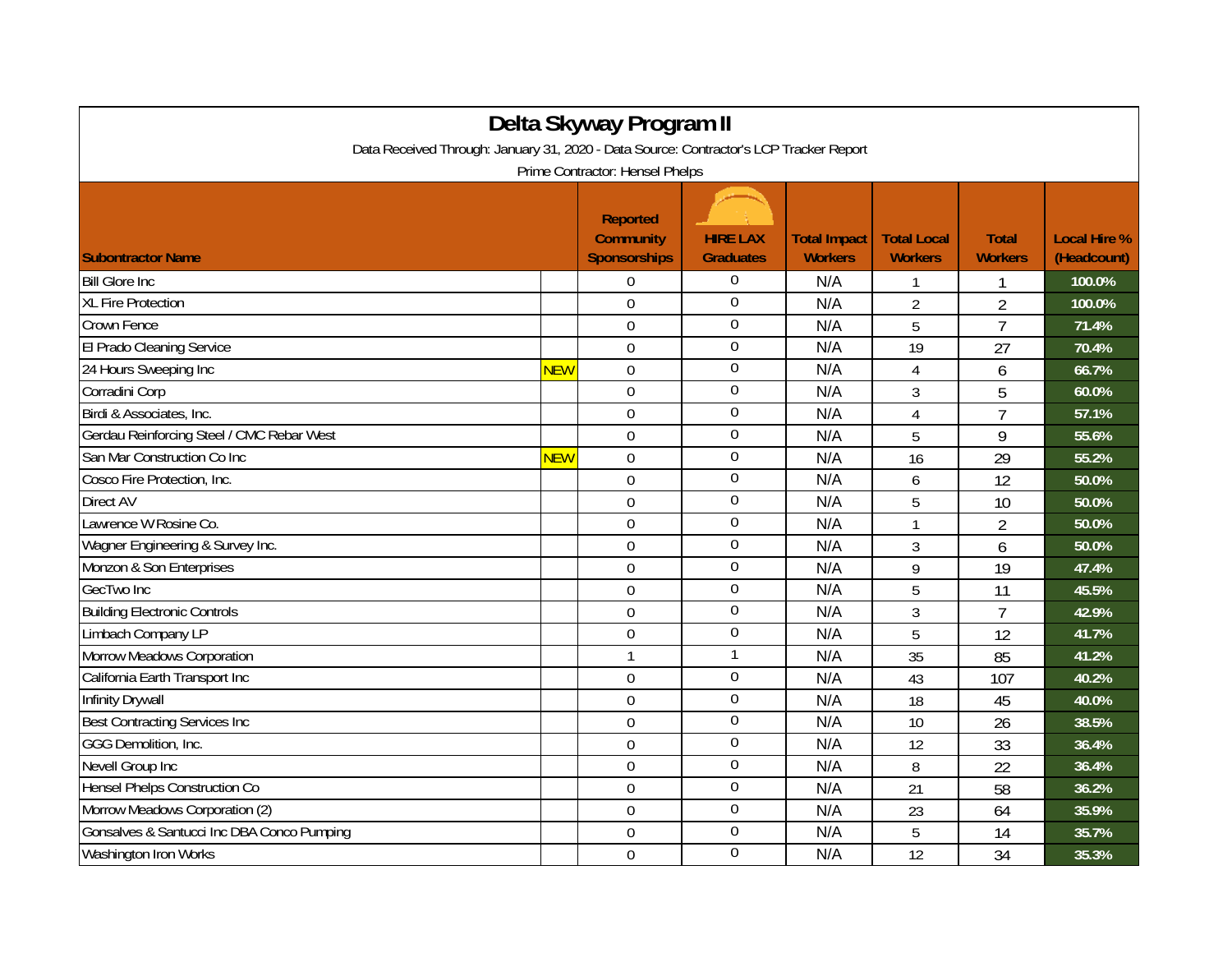| Delta Skyway Program II                                                                                                   |            |                                                            |                                     |                                       |                                      |                                |                                    |  |  |
|---------------------------------------------------------------------------------------------------------------------------|------------|------------------------------------------------------------|-------------------------------------|---------------------------------------|--------------------------------------|--------------------------------|------------------------------------|--|--|
| Data Received Through: January 31, 2020 - Data Source: Contractor's LCP Tracker Report<br>Prime Contractor: Hensel Phelps |            |                                                            |                                     |                                       |                                      |                                |                                    |  |  |
| <b>Subontractor Name</b>                                                                                                  |            | <b>Reported</b><br><b>Community</b><br><b>Sponsorships</b> | <b>HIRE LAX</b><br><b>Graduates</b> | <b>Total Impact</b><br><b>Workers</b> | <b>Total Local</b><br><b>Workers</b> | <b>Total</b><br><b>Workers</b> | <b>Local Hire %</b><br>(Headcount) |  |  |
| Matrix Environmental, Inc.                                                                                                |            | $\Omega$                                                   | $\mathbf{0}$                        | N/A                                   | 31                                   | 88                             | 35.2%                              |  |  |
| <b>Granite Construction Company</b>                                                                                       |            | $\boldsymbol{0}$                                           | $\mathbf 0$                         | N/A                                   | 13                                   | 37                             | 35.1%                              |  |  |
| <b>BrandSafway Services</b>                                                                                               |            | $\overline{0}$                                             | $\boldsymbol{0}$                    | N/A                                   | $\overline{7}$                       | 20                             | 35.0%                              |  |  |
| Bonas Company                                                                                                             |            | $\mathbf 0$                                                | $\mathbf 0$                         | N/A                                   | $\mathbf{1}$                         | 3                              | 33.3%                              |  |  |
| <b>Drill Tech Drilling</b>                                                                                                |            | $\overline{0}$                                             | $\overline{0}$                      | N/A                                   | 3                                    | 9                              | 33.3%                              |  |  |
| <b>JLS Pumping</b>                                                                                                        | <b>NEW</b> | $\mathbf 0$                                                | $\mathbf 0$                         | N/A                                   | 3                                    | 9                              | 33.3%                              |  |  |
| Pan Pacific Mechanica, LLC                                                                                                |            | $\boldsymbol{0}$                                           | $\bf{0}$                            | N/A                                   | 3                                    | 9                              | 33.3%                              |  |  |
| ISEC, Inc.                                                                                                                |            | $\overline{0}$                                             | $\boldsymbol{0}$                    | N/A                                   | 3                                    | 10                             | 30.0%                              |  |  |
| Site Solution Services, Inc.                                                                                              |            | $\overline{0}$                                             | $\boldsymbol{0}$                    | N/A                                   | $\overline{2}$                       | $\overline{7}$                 | 28.6%                              |  |  |
| Rosendin Electric                                                                                                         |            | $\mathbf 0$                                                | $\overline{0}$                      | N/A                                   | 14                                   | 50                             | 28.0%                              |  |  |
| Condon Jonson & Associates, Inc.                                                                                          |            | $\overline{0}$                                             | $\mathbf 0$                         | N/A                                   | 10                                   | 38                             | 26.3%                              |  |  |
| Zolnay Insulation Inc                                                                                                     |            | $\boldsymbol{0}$                                           | $\boldsymbol{0}$                    | N/A                                   | $\mathbf{1}$                         | 4                              | 25.0%                              |  |  |
| Murray Company                                                                                                            |            | $\overline{0}$                                             | $\boldsymbol{0}$                    | N/A                                   | 30                                   | 136                            | 22.1%                              |  |  |
| NorCal Pipeline Services, Inc.                                                                                            |            | $\overline{0}$                                             | $\boldsymbol{0}$                    | N/A                                   | 3                                    | 14                             | 21.4%                              |  |  |
| Centerline Concrete Cutting                                                                                               |            | $\mathbf 0$                                                | $\boldsymbol{0}$                    | N/A                                   | $\mathbf{1}$                         | 5                              | 20.0%                              |  |  |
| Performance Contracting Inc.                                                                                              |            | $\mathbf 0$                                                | $\boldsymbol{0}$                    | N/A                                   | $\overline{7}$                       | 36                             | 19.4%                              |  |  |
| <b>Comet Electric</b>                                                                                                     |            | $\mathbf 0$                                                | $\pmb{0}$                           | N/A                                   | $\mathbf{1}$                         | 6                              | 16.7%                              |  |  |
| <b>Environmental Construction Group</b>                                                                                   |            | $\overline{0}$                                             | $\pmb{0}$                           | N/A                                   | $\overline{2}$                       | 14                             | 14.3%                              |  |  |
| <b>Shoring Engineers</b>                                                                                                  |            | $\mathbf 0$                                                | $\boldsymbol{0}$                    | N/A                                   | $\overline{2}$                       | 15                             | 13.3%                              |  |  |
| Xcel Mechanical System Inc.                                                                                               |            | $\boldsymbol{0}$                                           | $\boldsymbol{0}$                    | N/A                                   | 1                                    | 10                             | 10.0%                              |  |  |
| Concrete Coring Company                                                                                                   |            | $\overline{0}$                                             | $\overline{0}$                      | N/A                                   | $\mathbf{1}$                         | 11                             | 9.1%                               |  |  |
| <b>Badger Daylighting Corp</b>                                                                                            |            | $\overline{0}$                                             | $\boldsymbol{0}$                    | N/A                                   | $\overline{2}$                       | 29                             | 6.9%                               |  |  |
| Air Balance Co, Inc.                                                                                                      |            | $\overline{0}$                                             | $\boldsymbol{0}$                    | N/A                                   | 0                                    | $\mathbf{1}$                   | 0.0%                               |  |  |
| ARB, Inc.                                                                                                                 |            | $\mathbf 0$                                                | $\mathbf 0$                         | N/A                                   | $\overline{0}$                       | 18                             | 0.0%                               |  |  |
| <b>Brymax Construction Services</b>                                                                                       |            | $\boldsymbol{0}$                                           | $\overline{0}$                      | N/A                                   | $\overline{0}$                       | 8                              | 0.0%                               |  |  |
| C.A. Buchen Corp                                                                                                          |            | $\mathbf 0$                                                | $\overline{0}$                      | N/A                                   | $\overline{0}$                       | 6                              | 0.0%                               |  |  |
| Climatec                                                                                                                  |            | $\overline{0}$                                             | $\overline{0}$                      | N/A                                   | 0                                    | $\overline{2}$                 | 0.0%                               |  |  |
| Connor Concrete Cutting and Coring                                                                                        |            | $\mathbf 0$                                                | $\mathbf{0}$                        | N/A                                   | 0                                    | 6                              | 0.0%                               |  |  |